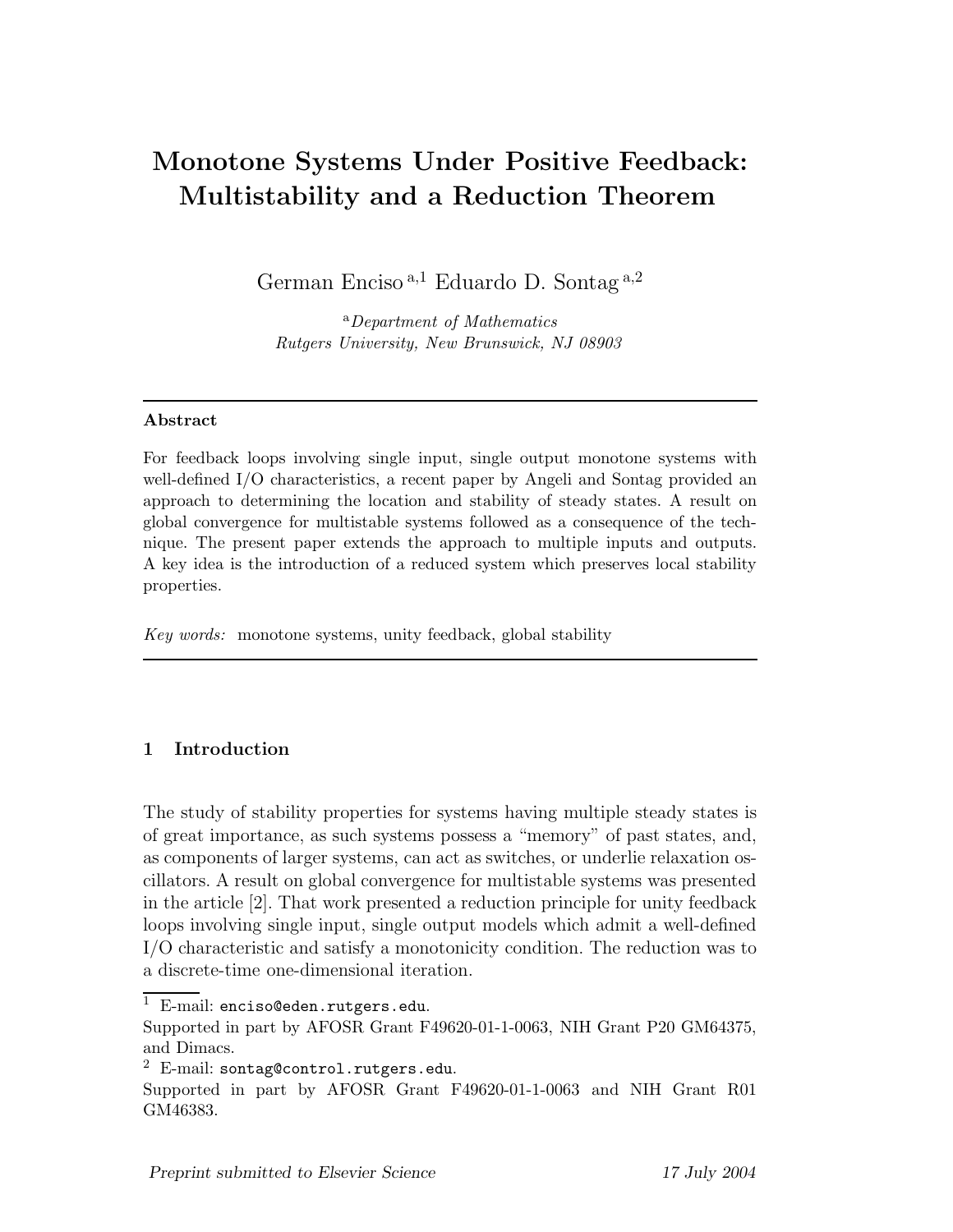This note is a follow-up, where we extend the result to the multivariable case. The key idea is to introduce a *continuous-time* reduced system which preserves local stability properties. This reduced system is often easier to analyze than the original one, since its dimension equals the number of inputs (or outputs), which is typically very small. Model reduction is a powerful analysis tool in differential equations and control theory. The two most used approaches are those involving energy considerations, where only the "largest" components, as measured in an appropriate norm, are kept (see e.g. [5]), and classical timescale separation (singular perturbation techniques). The approach proposed in [2], and extended here, is completely different to these two.

In this paper, we deal with systems with inputs and outputs, as usual in control theory ([17]):

$$
\dot{x} = f(x, u), \ y = h(x), \tag{1}
$$

with  $u(t) \in U$  and  $y(t) \in Y$ , but we assume that the input-value and outputvalue spaces coincide  $(U = Y)$  is a subset of some Euclidean space  $\mathbb{R}^m$ ; states evolve in some subset  $X \subseteq \mathbb{R}^n$ . We assume that  $U = Y$  because our goal is to analyze the stability properties of the closed loop system

$$
\dot{x} = f(x, h(x))\tag{2}
$$

which arises under unity feedback. More general feedback interconnections can be reduced to a unity feedback configuration for purposes of applying these techniques (see for instance the discussion in [3]). We illustrate with an example how to rewrite a given system in a form suitable for application of our theory.

The main assumptions are that the open-loop system (1) is monotone with respect to cones  $\mathcal{K}_m$ ,  $\mathcal{K}_n$ , and  $\mathcal{K}_m$  in the input-value, state, and output-value spaces, and that it admits a nondegenerate I/S characteristic  $k^X : U \to X$ . We denote the corresponding (nondegenerate) I/O characteristic as  $k = h \circ k^X$ :  $U \rightarrow U$ . In our main result we will establish a connection between (1) and the reduced system:

$$
\dot{u} = k(u) - u.\tag{3}
$$

**Theorem 1** *Let* (1) *be a monotone system that admits a nondegenerate I/S characteristic*  $k^X$  *and an I/O characteristic*  $k$  *with nondegenerate fixed points, and assume that the closed loop system* (2) *is strongly monotone. Then the function*  $\bar{u} \rightarrow k^X(\bar{u})$  *forms a bijective correspondence between the locally asymptotically stable points of the monotone system*  $\dot{u} = k(u) - u$  and those *of* (2)*. Furthermore, almost all bounded solutions of* (2) *converge to one of these asymptotically stable points.*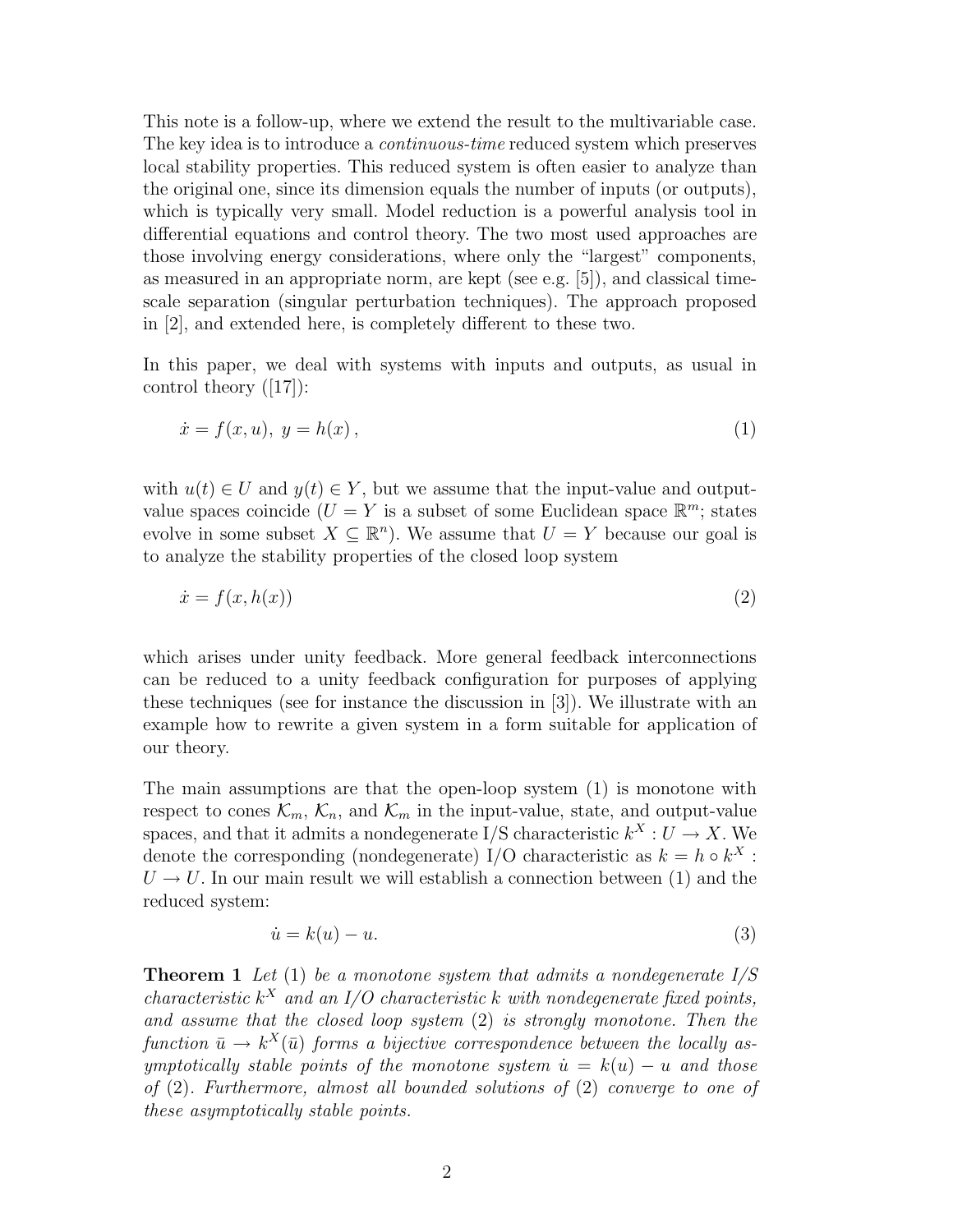This reduction allows to study the global stability properties of the full system (1) in terms of the reduced system, which has, in general, much lower dimensionality than  $(1)$ . In  $[2]$ , a result was proved that is equivalent to this one for the special case of scalar inputs and outputs  $(m = 1)$ . This scalar result was formulated in terms of a *discrete-time* condition involving derivatives of *k*. One of the main contributions of the present paper is the re-interpretation of that condition in terms of the reduced-order *continuous-time* system (3). This re-interpretation is crucial to the generalization that we gave in Theorem 1. Theorems 1 and 2 are the exact counterparts of Theorem 3 and Lemma 6.6 of [2], respectively, even though the statements are written somewhat differently. The main theorem is of use in a number of applications, especially in biological signaling networks with multiple steady states and/or presenting hysteresis effects; see [1–4,18].

One of the most interesting implications of this methodology lies in the fact that the mapping *k* can be often obtained from experimental data ("dose response" curves in pharmacology, for example), even when knowledge of the system (1) is poor because of uncertainty in the form of equations, or unknown or unmeasurable parameters. Provided that general qualitative knowledge about the system is available (insuring the appropriate assumptions for the system to apply), one can then mathematically conclude stability from the input/output data provided by *k*. This is discussed in detail in [3,18].

The organization of this paper is as follows. After stating some basic definitions, we first establish a number of preliminary results about positive matrices, followed by the local version of the result (linear systems). Theorem 1 will then follow by combining this local result with a global convergence theorem due to Hirsch. After this, we discuss an example, and we study sufficient conditions for closed-loops to be strongly monotone.

# **2 Definitions**

Let  $\mathcal{K} \subseteq \mathbb{R}^n$  be a *cone*, by which we mean a set that is nonempty, convex, closed under multiplication by positive scalars, and pointed (i.e.  $\mathcal{K} \cap (-\mathcal{K}) = \{0\}$ ). We will also assume that  $K$  is closed and has nonempty interior (it is "proper"). The cone K induces the partial order given by:  $x \leq y$  iff  $y - x \in \mathcal{K}$ , and the stronger order  $x \ll y$  iff  $y - x \in \text{int }\mathcal{K}$ . We also say that  $x < y$  if  $x \leq y$  and  $x \neq y$ .

Assume given a system (1), where the state space  $X \subseteq \mathbb{R}^n$  is the closure of an open set, the input- and output-value set  $U$  is also the closure of an open set, and *f* and *h* are continuously differentiable. We also assume given two proper cones  $\mathcal{K}_n \subset \mathbb{R}^n$  and  $\mathcal{K}_m \subseteq \mathbb{R}^m$ . By an *input* we mean a measurable essentially bounded map  $u : \mathbb{R}^+ \to U$  and write " $u \leq v$ " for two inputs provided that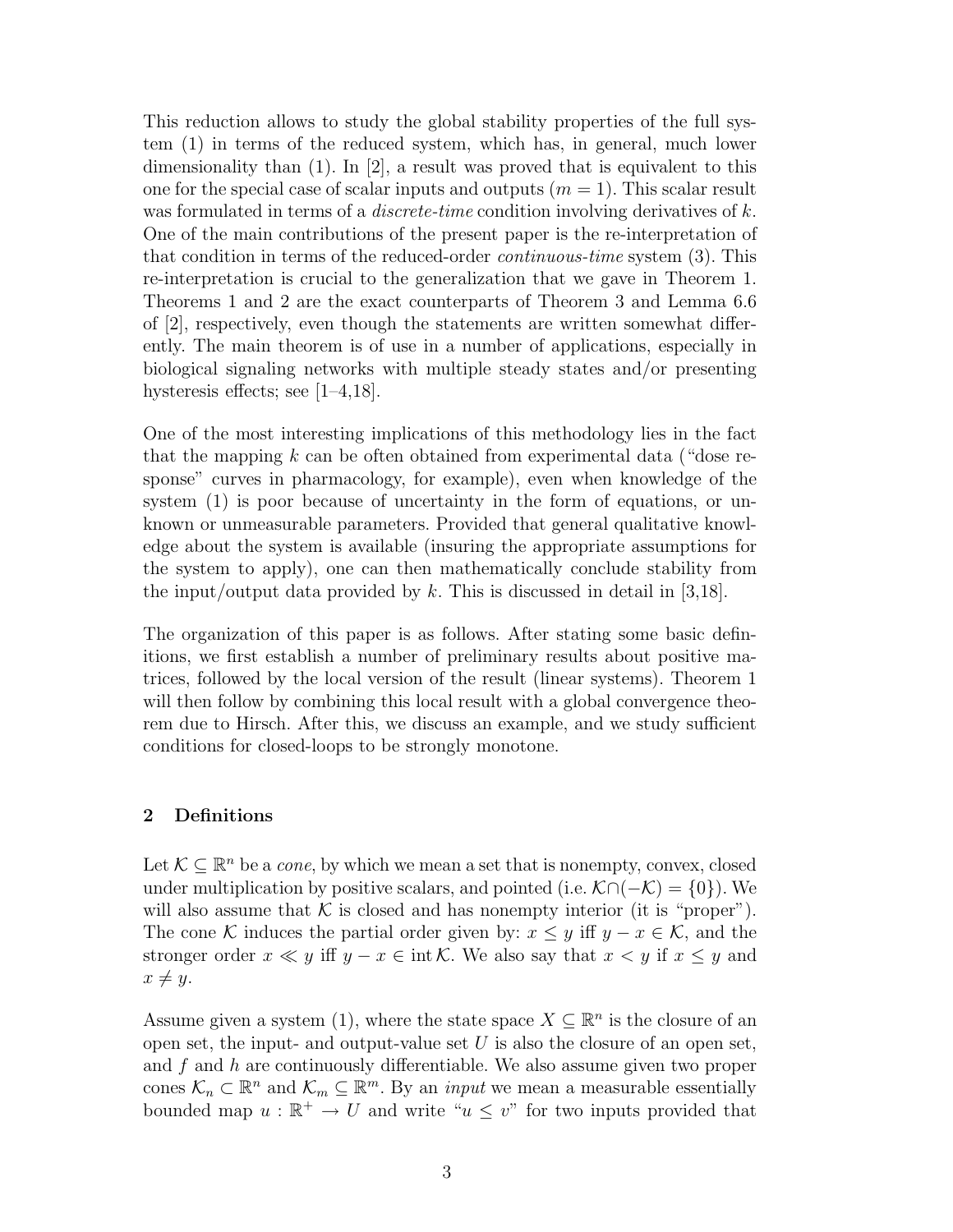$u(t) \leq v(t)$  for almost all *t*. (We abuse notation and use letters such as *u* to denote both an input value –element of *U*– or an input, depending on the context.)

The system (1) is *monotone with respect to*  $\mathcal{K}_n$ ,  $\mathcal{K}_m$  if h is a monotone function, that is  $x \leq y$  implies  $h(x) \leq h(y)$ , and the flow preserves the order, i.e., the following property is satisfied:

For any two inputs  $u, v$  such that  $u \leq v$ , and any two initial conditions  $x_1, x_2 \in X$  such that  $x_1 \leq x_2$ , it holds that  $x(t, x_1, u) \leq x(t, x_2, v)$  for all  $t \geq 0$ .

Here,  $x(t, x_0, u)$  is the solution of the system (1) with initial condition  $x_0$ , evaluated at time  $t$ , and the relations  $\leq$  are defined as in the previous section for each cone, and interpreted as  $\leq_U$  or  $\leq_X$  in the obvious manner. Systems with no inputs can be seen as a particular case (using an input value space consisting of just one point); such a system is monotone if  $x_1 \leq x_2$  implies  $x(t, x_1) \leq x(t, x_2)$  for all *t*. We will always understand "for all *t*" to mean for all times *t* belonging to the common domain of definition of the solutions involved.

A system of the form (1) is said to be *strongly monotone* if  $u \leq v, x_1 < x_2$ implies  $x(t, x_1, u) \ll x(t, x_2, v)$   $\forall t$ . We also assume in this case that  $x \ll y$ implies  $h(x) \ll h(y)$  (we say that *h* itself is *strongly monotone*).

It is useful to be able to test monotonicity directly in terms of vector fields. In [1], two characterizations are provided, one in terms of nonsmooth analysis and valid for abstract monotone dynamics (even with respect to arbitrary partial orders), and a second one, quoted next, based upon a generalization to systems with inputs of the concept of quasi-monotonicity, the latter of which was introduced by Schneider and Vidyasagar, and used later by Volkmann (see  $[14,20]$ ). The system  $(1)$  is monotone if and only if

$$
x \in X, u \in U, h \in \mathcal{K}_n, v \in \mathcal{K}_m, \phi \in \mathcal{K}_n^*, \text{ and } \sigma(h) = 0
$$
  

$$
\Rightarrow \sigma(f(x + h, u + v) - f(x, u)) \ge 0
$$
 (4)

where  $\mathcal{K}_n^* = \{ \sigma \in (R^n)^* | \sigma(x) \geq 0 \; \forall x \geq 0 \}.$ 

When the state space and input value space are convex, we can rewrite this condition as follows:

$$
x \in X, u \in U, h \in \mathcal{K}_n, v \in \mathcal{K}_m, \sigma \in \mathcal{K}_n^*, \text{ and } \sigma(h) = 0
$$
  

$$
\Rightarrow \sigma(f_x(x, u)h + f_u(x, u)v) \ge 0
$$
 (5)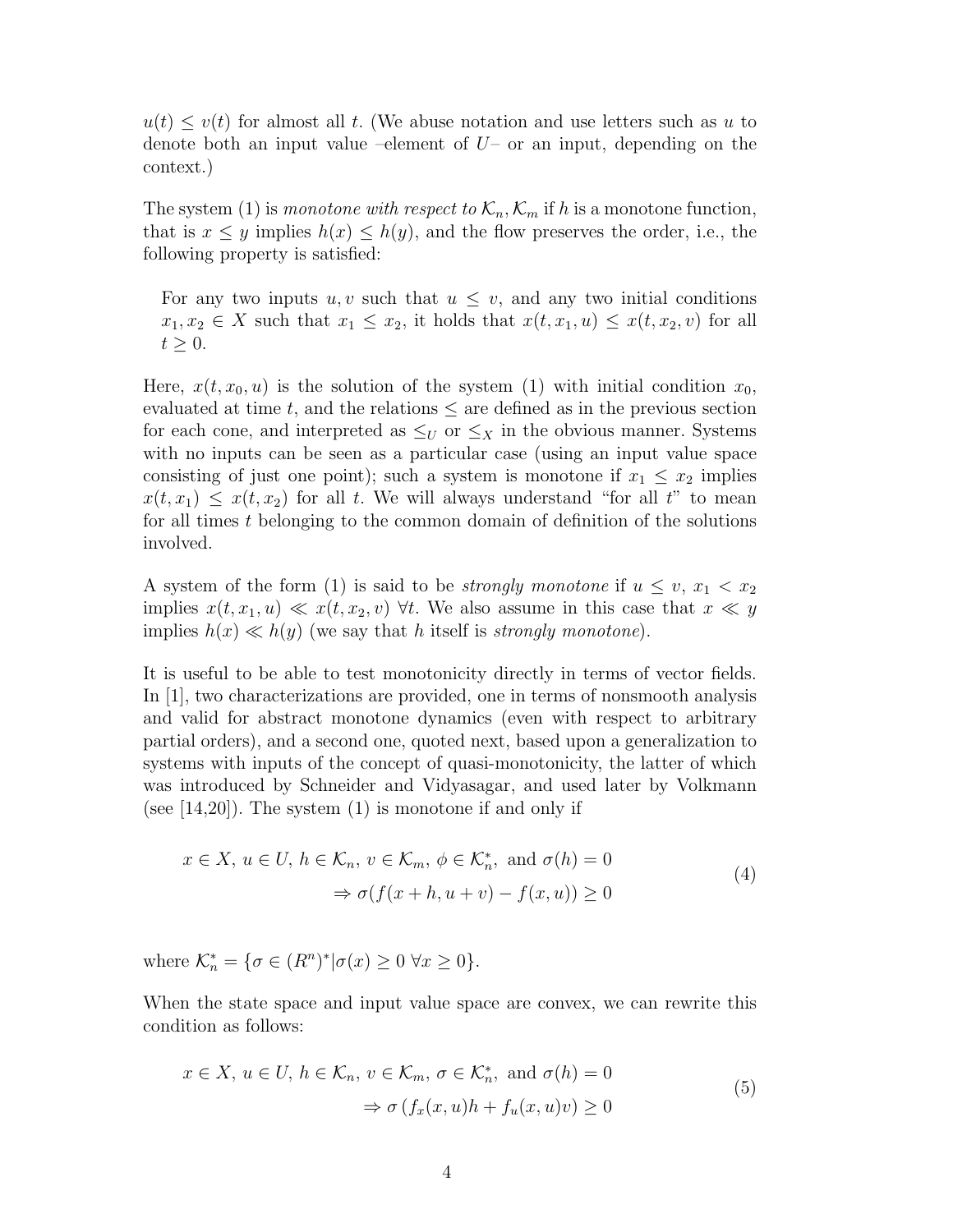where  $f_x$  and  $f_y$  denote the Jacobians of  $f$  with respect to the  $x$  and  $y$  variables respectively (see [13] for an analogous observation for systems with no inputs). As an illustration, we show that the autonomous system (3) is monotone, where  $k: U \to U$  is any monotone function. By condition (4), it is enough to note the following. If  $u \leq v$ , and  $\sigma \in \mathcal{K}^*$  such that  $\sigma(u) = \sigma(v)$ , then

$$
\sigma(k(v) - v) - \sigma(k(u) - u) = \sigma(k(v) - k(u)) \ge 0.
$$

#### *2.1 Characteristics*

We say that (1) has a well-defined *input to state characteristic*  $k^X : U \to X$  if for every constant input  $u(t) \equiv u \in U$ ,  $x(t, x_0, u)$  converges to  $k^X(u)$  for every initial condition  $x_0 \in X$ . In that case we refer to  $k = h \circ k^X$  as the system's *input to output characteristic*. We will also assume throughout in this text that the characteristic  $k^X$  is *nondegenerate*, that is, det  $f_x(k^X(u), u) \neq 0$  for every  $u \in U$ .

We say that *k* has *nondegenerate fixed points* if det  $(k'(\bar{u}) - I) \neq 0$  (i.e.,  $k'(u)$ ) has no eigenvalues equal to one) for each  $\bar{u}$  fixed point of  $k$  (not to confuse with the previous definition).

Suppose given a system  $(1)$  which is both monotone and admits an I/O characteristic *k*. *Then k is a monotone function.* This is proved as follows. Pick any two elements  $u \leq v$  in U, and consider the corresponding constant inputs  $u(t) \equiv u$  and  $v(t) \equiv v$  as well as an arbitrary initial state  $x_0$ . By monotonicity,  $x(t, x_0, u) \leq x(t, x_0, v)$ . Letting t tend to infinity, we conclude that  $k(u) \leq k(v)$ .

We finally turn to the question of showing that system (3) has well defined and unique solutions. Note that the function  $k^X$  is defined as a level curve of  $f(x, u)$ , where the latter function can be extended in the first variable to an open domain covering  $X \times U$ , from the definition of differentiability on a closed domain. By the implicit function theorem, and using the nondegeneracy hypothesis, we have that  $k^X$  itself is a continuously differentiable function on the state space, boundary points included. Composing with the output function *h*, after applying similar remarks, we see that  $k(u)$  is  $C^1$  on *U* and its boundary points. Thus system (3) has unique, maximally defined solutions.

#### **3 Preliminaries on Positive Matrices**

We begin with a definition. Given a cone  $\mathcal{K} \subseteq \mathbb{R}^n$ , an  $n \times n$  matrix A is called *inverse-positive with respect to* K if for every  $x \in \mathbb{R}^n$ ,  $Ax \geq 0$  implies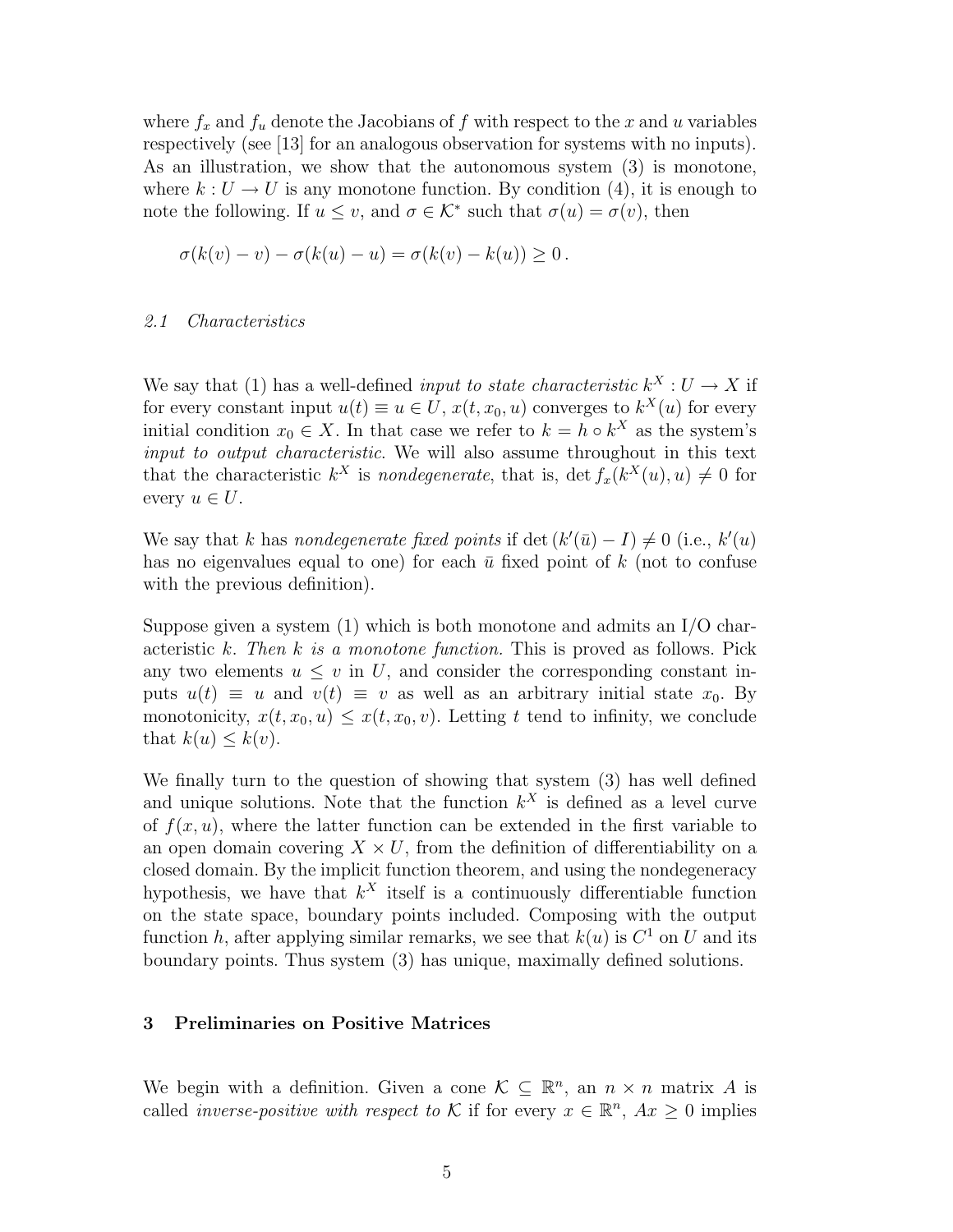$x \geq 0$ . We note first that an inverse-positive matrix *A* must be invertible: if  $Ax = 0$ , then also  $A(-x) = 0$ , which implies  $x \in K$ ,  $-x \in K$ , and  $x = 0$ . Also, it is easy to see that  $A^{-1}K \subseteq K$ , and that these two conditions imply inverse-positivity.

We quote the following results without proof from Plemmons et al, [6], p. 113 and p. 10 respectively. (That reference also calls inverse positive matrices K*monotone*.) By a *Hurwitz* matrix *M*, we mean, as usual, one for which Re*λ <* 0 for any eigenvalue  $\lambda$  of M, and we denote by  $\rho(M)$  the spectral radius of a matrix *M*.

**Lemma 1** *Let*  $A = \alpha I - B$ ,  $\alpha > 0$ , and assume  $B\mathcal{K} \subseteq \mathcal{K}$ . Then the following *conditions are equivalent:*

*(1) A is inverse-positive. (2) ρ*(*B*) *< α (3)* −*A is Hurwitz*

**Lemma 2** *Let*  $A = \alpha I - B$ ,  $\alpha > 0$ ,  $B\mathcal{K} \subseteq \mathcal{K}$ , and suppose that A is invertible and  $Ax > 0$  for some  $x \gg 0$ . Then A is inverse-positive.

#### **4 Linear Systems**

Consider a linear system  $\dot{x} = Ax + Bu$ ,  $y = Cx$  that is monotone and admits well defined (and necessarily nondegenerate) I/S and I/O characteristics. We close the system by unity feedback, letting  $u = y = Cx$ , thus forming an autonomous dynamical system. It is easy to compute the I/O characteristic from the equation  $Ax + Bu = 0$  for a fixed  $u \in U$ , namely  $k(u) = -CA^{-1}Bu$ . Thus  $k'(0) = -CA^{-1}B$ ; this will be important for the statement of the following theorem, which is equivalent to Lemma 6.6 in  $[2]$  (see also the remark after the proof).

**Theorem 2** *Let*  $\dot{x} = Ax + Bu$ ,  $y = Cx$ , with  $A \in \mathbb{R}^{n \times n}$ ,  $B \in \mathbb{R}^{n \times m}$ ,  $C \in$  $\mathbb{R}^{m \times n}$ , be a linear system that admits an I/O characteristic k and is monotone *with respect to cones*  $\mathcal{K}_n$  *and*  $\mathcal{K}_m$  *in the input-value and state spaces. Assume that* det  $(I + CA^{-1}B) \neq 0$ *. Then*  $A + BC$  *is Hurwitz iff* −  $(I + CA^{-1}B)$  *is Hurwitz. In other words, the closed loop system is exponentially stable iff the linear system*  $\dot{u} = k(u) - u$  *is exponentially stable.* 

*Proof.* The unity-feedback system is given by  $\dot{x} = (A + BC)x$ . The hypotheses of monotonicity and existence of characteristic on the linear system are equivalent to the following requirements: i) the positivity cone  $\mathcal{K}_n$  is positively invariant for the system  $\dot{x} = Ax$ ; ii)  $B\mathcal{K}_m \subseteq \mathcal{K}_n$ ; iii)  $C\mathcal{K}_n \subseteq \mathcal{K}_m$ ; and iv) A is a Hurwitz matrix. See [2,8] for a proof of this equivalence and other properties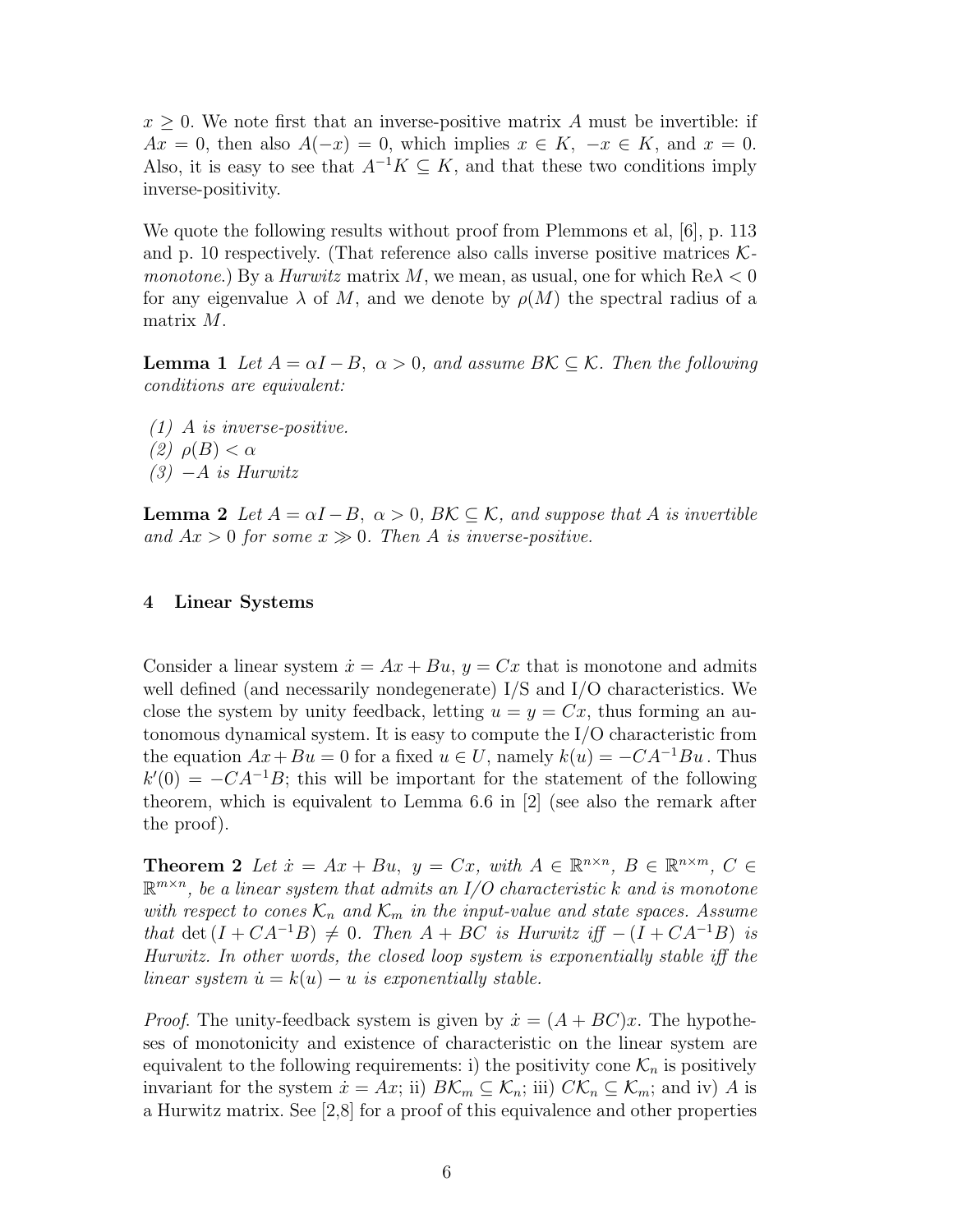of monotone (positive) linear systems.

Since  $A + BC$  is such that  $\dot{x} = (A + BC)x$  is monotone, there exists a Perron-Frobenius eigenvalue for  $A + BC$ , that is, a number  $\lambda \in \mathbb{R}$  with maximal real part among the eigenvalues of  $A + BC$ , and such that  $(A + BC)v = \lambda v$ for some  $v > 0$ . (This is standard; see for example Lemma 6.2 of [2].) Also, it holds that  $-CA^{-1}B K \subseteq K$ , since k is a monotone increasing function. By the Perron-Frobenius theorem there exists a real eigenvalue  $\mu = \rho(-CA^{-1}B) - 1$ of  $-CA^{-1}B-I$  with maximal real part; the nondegeneracy hypothesis implies that  $\mu \neq 0$ .

Observe that  $A + BC$  is Hurwitz if and only if  $\lambda < 0$ , and  $-I - CA^{-1}B$  is Hurwitz if and only if  $\mu < 0$ . So we must prove that  $\lambda < 0$  if and only if  $\mu < 0$ . By multiplying on both sides by  $CA^{-1}$  we obtain :  $(I+CA^{-1}B)Cv = \lambda CA^{-1}v$ . We prove that  $\lambda \neq 0$ : if  $\lambda$  were zero, then det  $(I + CA^{-1}B) \neq 0$  would imply  $Cv = 0$  and  $Av = (A + BC)v = 0$ , contradicting the fact that *A* is a Hurwitz matrix. Note also that  $Cv \ge 0$  and  $CA^{-1}v = -\int_0^\infty Ce^{At}v dt \le 0$ .

Suppose first that  $Cv \gg 0$ . By continuity of the integrand, we conclude that  $CA^{-1}v \ll 0$ . If  $\lambda < 0$ , we can apply Lemma 2 (with " $\alpha$ " = 1, " $B$ " = −*CA*<sup>-1</sup>*B*, " $A'' = I + CA^{-1}B$ , and " $x'' = Cv$ ) to conclude that  $I + CA^{-1}B$  is inversepositive, and therefore, by Lemma 1, that  $-(I + CA^{-1}B)$  is Hurwitz.

Conversely, if  $-(I + CA^{-1}B)$  is Hurwitz, then, once again appealing to Lemma 1, we know that  $I + CA^{-1}B$  is inverse-positive. Then, from  $(I + CA^{-1}B)(-\lambda^{-1})Cv =$  $-CA^{-1}v$ , we conclude that  $(-\lambda^{-1})Cv > 0$  or  $\lambda < 0$ .

Finally, let us consider the general case,  $Cv \geq 0$ . We show the existence of an  $m \times n$  matrix P with  $Px \gg 0$  for each  $x > 0$ : since  $\mathcal{K}_n$  is closed and pointed, there must be some  $(n-1)$ –dimensional hyperplane  $H \subseteq \mathbb{R}^n$  whose intersection with  $\mathcal{K}_n$  is  $\{0\}$ . Letting  $w \in \mathbb{R}^n$  have norm equal to 1 and be perpendicular to *H*, we have without loss of generality  $x \cdot w > 0$ , for every  $x > 0$ . Let now B be a basis of  $\mathbb{R}^n$  consisting of an orthonormal basis of H, together with  $w$ . Then  $\beta$  itself is orthonormal.

We can define a linear transformation  $P : \mathbb{R}^n \to \mathbb{R}^m$  by freely defining the value of P at each of the elements of B, and we do so by setting  $P(w) \gg 0$ and  $P(b) = 0$  for all other  $b \in \mathcal{B}$ . Given  $x > 0$ , one can write x as linear combination of the base elements, and the coefficient associated with each  $b \in \mathcal{B}$  is  $b \cdot x$ . Since  $P(b) = 0$  except for  $b = w$ , our assertion follows from

$$
P(x) = P((x \cdot w)w) = (x \cdot w)P(w) \gg 0.
$$

Let now  $C_{\epsilon} = C + \epsilon P$ , for  $\epsilon > 0$  small enough so that det  $(I + C_{\epsilon}A^{-1}B) \neq 0$ . Thus we can repeat the procedure above with this new matrix, and we have,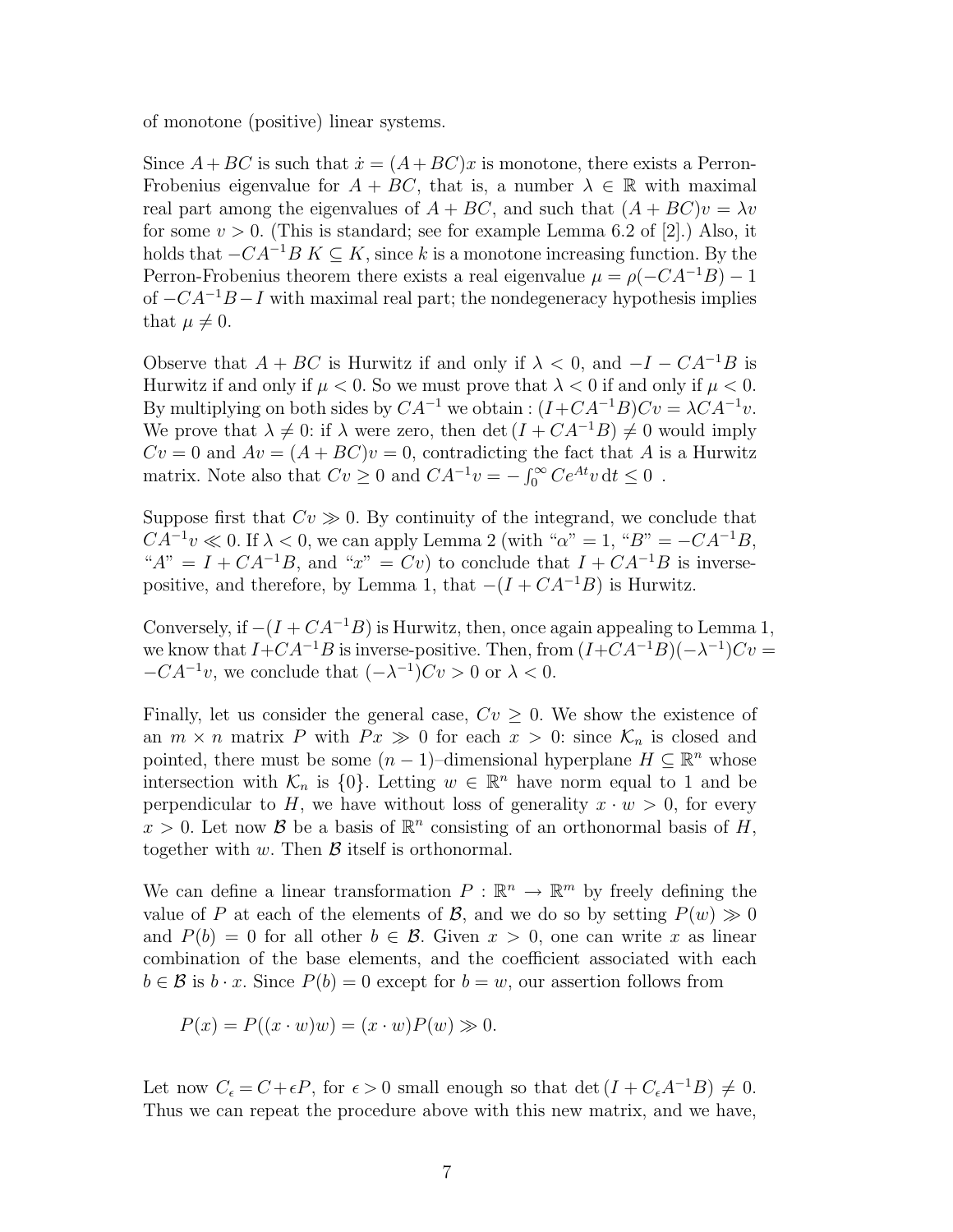for  $\lambda_{\epsilon}$ ,  $\mu_{\epsilon}$  denoting the stability modulus of  $A + BC_{\epsilon}$  and  $-(I + C_{\epsilon}A^{-1}B)$ respectively, that  $\lambda_{\epsilon} < 0$  if and only if  $\mu_{\epsilon} < 0$ . By continuity of eigenvalues on both sides of the equivalence under continuous changes in matrix entries, the result follows, taking into account that  $\lambda \neq 0, \mu \neq 0$ . п

The second conclusion of Lemma 6.6 in [2] also holds here in a multidimensional version: since  $\lambda \neq 0, \mu \neq 0$ , and  $\lambda < 0$  iff  $\mu < 0$ , it must hold that  $\lambda > 0$ iff  $\mu > 0$ . That is, there exists a positive eigenvalue of  $A + BC$  if and only if there exists a positive eigenvalue of  $-(I + CA^{-1}B)$ .

Recall that if a linear system is asymptotically stable, then all of its eigenvalues must have negative real part, and the system is therefore exponentially stable. From the proof of the previous theorem we can deduce a similar property for monotone systems, that we explicitly state below.

**Lemma 3** Let  $\dot{x} = F(x)$  be a monotone system under some proper cone,  $F(\bar{x})=0$ , and  $\det \frac{\partial F}{\partial x}(\bar{x})\neq 0$ . Then  $\bar{x}$  is asymptotically stable if and only if it *is exponentially stable.*

*Proof.* We prove the only nontrivial direction: let  $\bar{x}$  be an asymptotically stable equilibrium, which implies that the real parts of all eigenvalues of the matrix  $A = \det \frac{\partial F}{\partial x}(\bar{x})$  are smaller or equal than zero (see for instance Corollary 5.8.7 of [17]). By monotonicity of *A*, there is a Perron-Frobenius eigenvalue  $\lambda$  associated to it, that is, a real eigenvalue such that Re  $\lambda$  is larger than the real part of any other eigenvalue of *A*; see Lemma 6.2 of [2]. But by hypothesis  $\lambda \neq 0$  — thus  $\lambda < 0$  and exponential stability follows.

# **5 Proof of Theorem 1**

Now we are ready to prove the main result. In the case that  $m = 1$ , the condition that  $\bar{u}$  be a stable equilibrium of the reduced system (3) is equivalent to asking that  $k(\bar{u}) = \bar{u}$  and  $k'(\bar{u}) - 1 < 0$ , since by nondegeneracy  $k'(\bar{u}) - 1 \neq 0$ 0. This is just the condition  $k'(\bar{u}) < 1$  used in [2].

*Proof*. Much of the proof is identical to that of Theorem 3 in [2]; the supporting Lemmas 6.4 and 6.5 in that paper were actually proven for finite-dimensional inputs. For  $\bar{u}$  an equilibrium point of (3), that is  $k(\bar{u})=\bar{u}$ , let the linearization of the open system around  $\bar{u}$  and  $k^X(\bar{u})$  be denoted as  $\dot{x} = Ax + Bu$ ,  $y = Cx$ . The hypotheses of Lemma 3 are satisfied both for  $\bar{u}$  in the reduced system and for  $\bar{x} = k^X(\bar{u})$  in the closed loop system, by nondegeneracy of fixed points in the former, and since  $\det A + BC \neq 0$  in the latter; see the proof of Theorem 2. We therefore have that  $\bar{u}$  is asymptotically stable in the reduced system if and only if it is exponentially stable in the reduced system (by Lemma 3), if and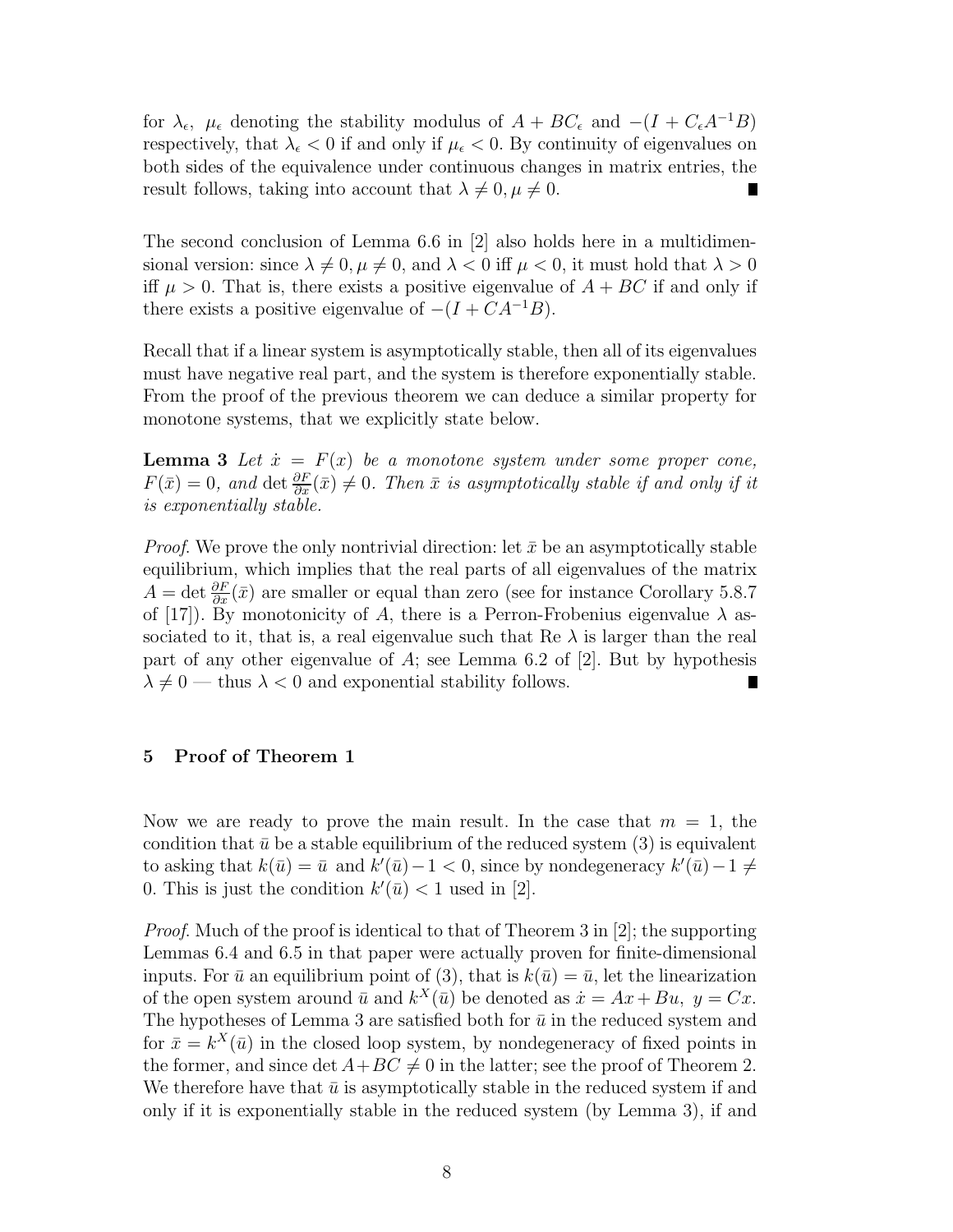only if  $\bar{x}$  is exponentially stable in the closed loop system (By Theorem 2), if and only if  $\bar{x}$  is asymptotically stable in the closed loop system.

The important generic convergence result proven by Hirsch in the late 1980's can be stated in our framework as follows: given an autonomous system that is strongly monotone with respect to some proper cone, almost every initial condition with bounded solution has a limit set contained in the set of equilibria; see Theorem 7.8 in [9]. In the case that the set of equilibria is discrete, as it is here, we can conclude that almost every bounded solution converges to an equilibrium point.

Let  $\lambda \in \mathbb{R}$  be the Perron-Frobenius eigenvalue associated with  $A + BC$  after linearizing around an unstable equilibrium point  $\bar{x}$ . By unstability and since we know  $\lambda \neq 0$ , we have  $\lambda > 0$ ; thus  $\bar{x}$  is a hyperbolically unstable equilibrium of the closed loop system, and it follows (see [2] and de la Llave et al. [10]) that the set of initial conditions that converge toward  $\bar{x}$  in the closed loop system has measure zero. Thus almost all bounded solutions converge to one of the equilibria corresponding to a locally exponentially stable steady state of the reduced system, as stated. Ш

Note that under the present hypotheses merely asymptotic stability is actually ruled out: an equilibrium point is either exponentially stable, or unstable with some eigenvalue with positive real part.

This theorem provides a way to describe the behavior of a complex monotone system in terms of a potentially much simpler, associated system. For  $m = 2$ a graphical analysis as in [2,3] is also possible, by plotting the vector field  $k(u) - u$  on the input space, and observing which equilibria appear to be stable (see example below).

In the case that (3) is itself strongly monotone and has bounded solutions, one can actually apply Hirsch's theorem to it and deduce that almost all trajectories converge toward one of the stable steady states. The question arises as to whether the analogy between the two systems could be carried further: if the output function *h* were surjective, does it hold that  $x(t, x_0)$ converges to  $\bar{x}$  if and only if  $u(t, h(x_0))$  converges to  $h(\bar{x})$ ? In other words, do the basins of attraction of each stable point correspond to each other, as the stable points do? Unfortunately this is not true, as the example below will illustrate.

# **6 An Example**

We illustrate the main result with an example of a coupled biological circuit. An important class of proteins, referred to as *transcription factors*, regulate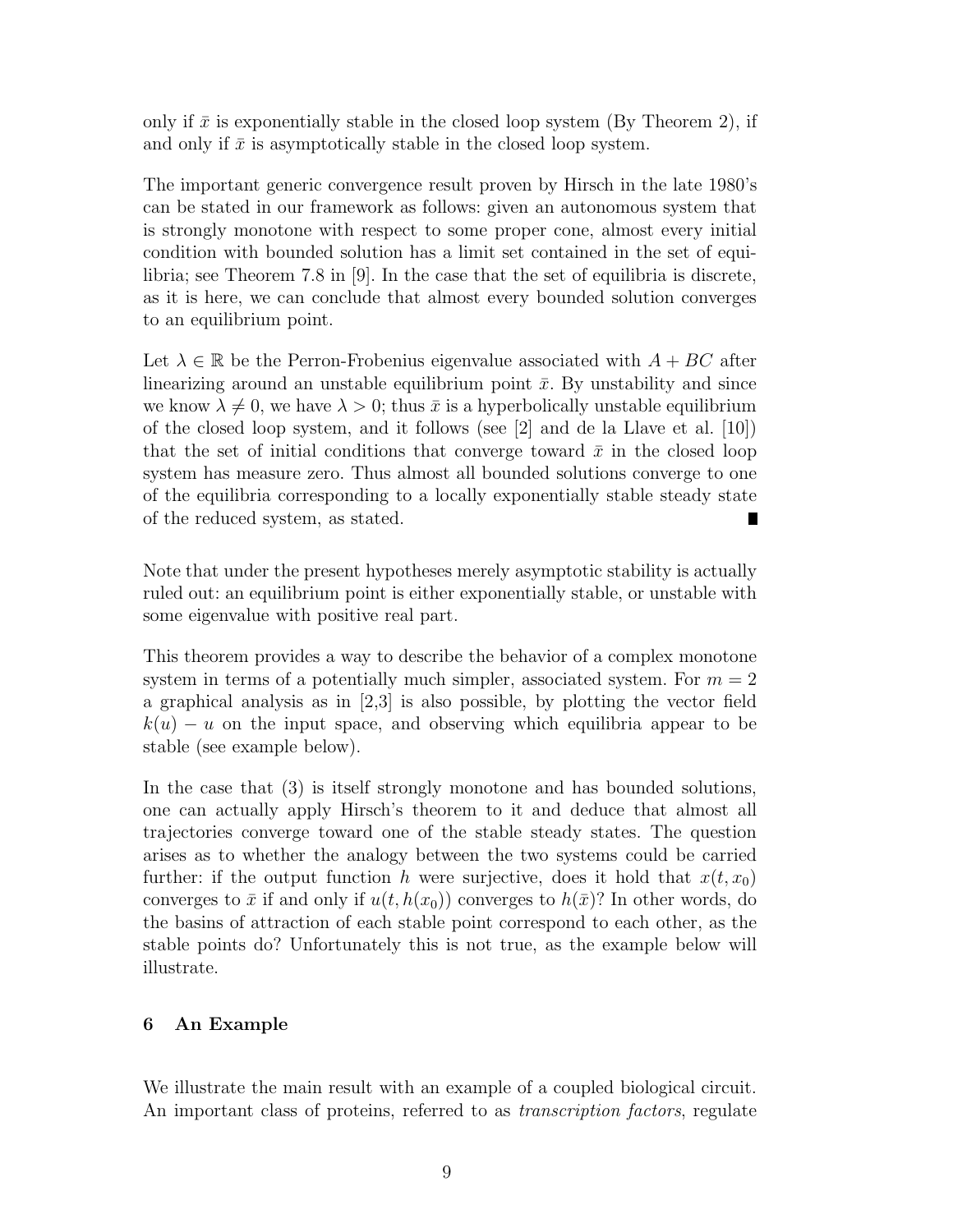transcription of messenger RNA by promoting (or inhibiting) the binding of the enzyme RNA polymerase to the DNA sequence. An autoregulatory transcription factor regulates the production of its own messenger RNA. Transcription factors are very common, and often more than one is necessary for RNA polymerase to initiate transcription. For a mathematical analysis of the simple autoregulatory circuit, see  $[15]$ <sup>3</sup>.

Let  $p_1, p_2$  be two autoregulatory transcription factors, and  $r_1, r_2$  their corresponding messenger RNAs. We will couple the circuits by assuming that the proteins are also needed to regulate each other's transcription. The dynamics of the circuit is thus expressed as follows:

$$
\dot{p}_i = a_i r_i - b_i p_i \n\dot{r}_i = g_i(p_1, p_2) - c_i r_i
$$
\n(6)

We assume that both  $g_1(p_1, p_2)$  and  $g_2(p_1, p_2)$  are increasing functions of both *p*<sup>1</sup> and *p*2, as well as positive and bounded. The interconnections are illustrated in Figure 1. In particular, note that all the solutions of this system are bounded.



Fig. 1. Interconnections for system 6. The dotted lines indicate where the interconnections will be cut and replaced by inputs.

We analyse the dynamics of this system by cutting the arcs as indicated in the figure, and we arrive to the following controlled system with two inputs:

$$
\dot{p}_i = a_i u_i - b_i p_i \n\dot{r}_i = g_i(p_1, p_2) - c_i r_i
$$
\n(7)

which is monotone under the usual positive orthant cone. If we fix the input

<sup>&</sup>lt;sup>3</sup> The standard model in p. 58 of [15] is in fact another interesting application of Theorem 1: by cutting the arc  $x_n \to x_1$  as explained in our example, the results in Section 4.2, [15], follow by looking at the fixed points of  $k(u) = \alpha_1^{-1} \dots \alpha_n^{-1} g(u)$ . Furthermore, the local stability of each equilibrium is determined by the slope of  $k(u)$  at each corresponding fixed point.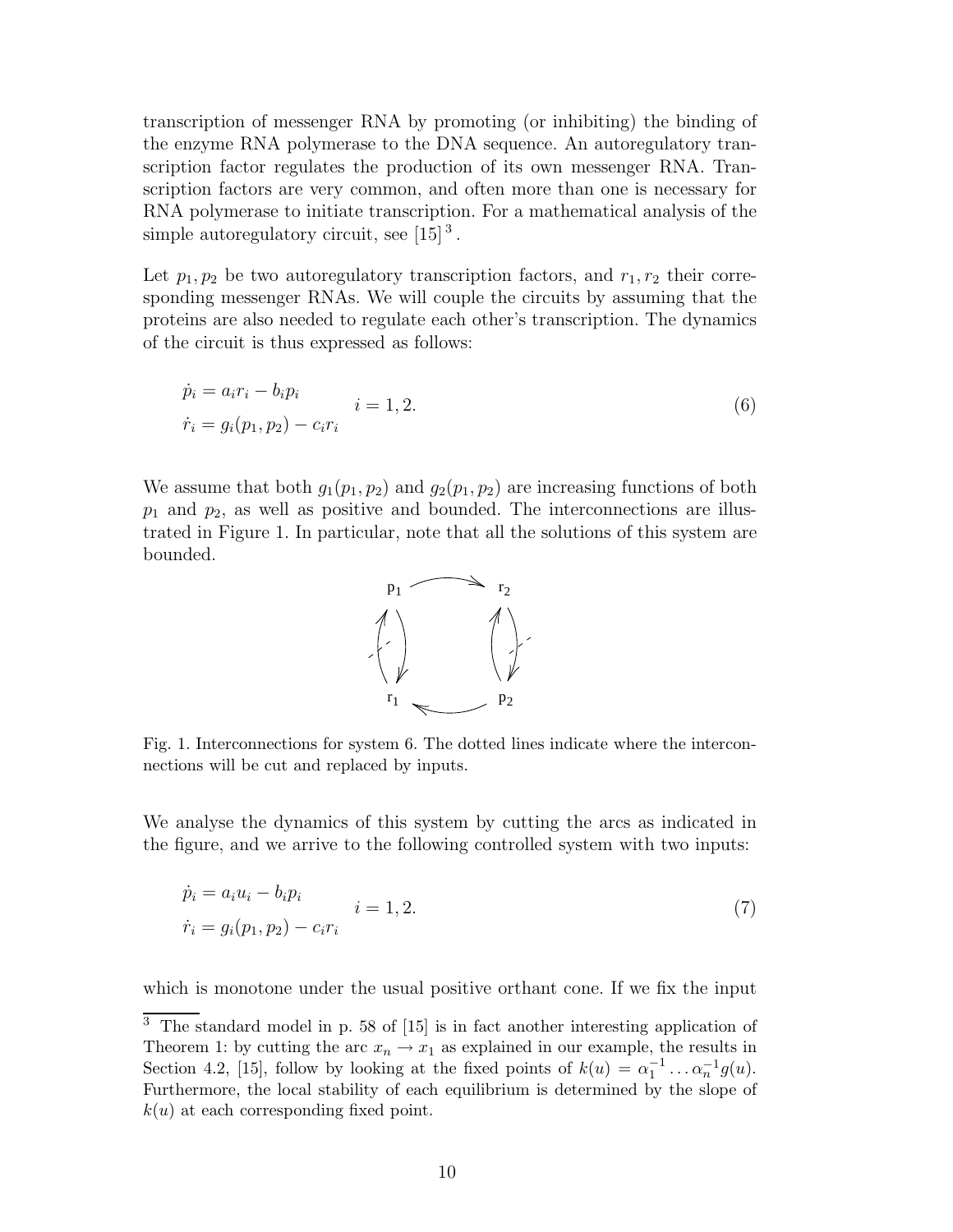$(u_1, u_2)$ , the system converges toward the point  $p_i = \frac{a_i}{b_i} u_i$ ,  $r_i = \frac{1}{c_i} g_i \left( \frac{a_1}{b_1} u_1, \frac{a_2}{b_2} u_2 \right)$ , which constitutes the value of  $k^X$  at the point  $(u_1, u_2)$ . Note that the arcs cut in Figure 1 are chosen so as to leave the digraph with no directed loops in order for the characteristic to be well defined, while minimizing the number of inputs. Also, two cuts are the minimum since there are two disjoint, directed loops in the digraph. Since we want the closed loop to be (6), we need  $h(p_1, p_2, r_1, r_2)=(r_1, r_2)$ , which when composed with  $k^X$  yields

$$
k(u, v) = \left(\frac{1}{c_1}g_1\left(\frac{a_1}{b_1}u_1, \frac{a_2}{b_2}u_2\right), \frac{1}{c_2}g_2\left(\frac{a_1}{b_1}u_1, \frac{a_2}{b_2}u_2\right)\right).
$$

Under mass action kinetics assumptions, a quasi-steady state analysis (see [12]) yields for the  $g_i$  the general form  $g_i = \hat{\sigma}_i (p_1^{m_i} p_2^{n_i})/(\hat{K}_i + p_1^{m_i} p_2^{n_i})$ . The coefficients  $m_i, n_i$  describe the cooperativity with which the proteins bind to the DNA sequence. For instance, if two  $p_1$  proteins bind to each other (forming a *dimer*) before acting on the DNA sequence of  $p_i$ , then  $m_i = 2$ . It is a reasonable assumption that the cooperativity of a protein is the same for both DNA sequences, that is  $m_1 = m_2 = m$ ,  $n_1 = n_2 = n$ . We set for simplicity  $m = 2, n = 1$ . The remaining coefficients  $K_i, \hat{\sigma}_i$  are determined by the way the proteins bind to the particular DNA sequence and how they aid the polymerase enzyme. We have  $k(u_1, u_2) = (\sigma_1(u_1^2 u_2)/(K_1 + u_1^2 u_2), \sigma_2(u_1^2 u_2)/(K_2 + u_1^2 u_2)),$ where  $\sigma_i = \hat{\sigma}_i c_i^{-1}$ ,  $K_i = \hat{K}_i a_1^{-2} b_1^{-2} a_2^{-1} b_2^{-1}$ . Apart from the trivial solution  $(0,0)$ , the equation  $k(u_1, u_2) = (u_1, u_2)$  can be rewritten as  $K_1 + u_1^2 u_2 =$  $\sigma_1 u_1 u_2$ ,  $K_2 u_2 + u_1^2 u_2^2 = \sigma_2 u_1^2 u_2$  We solve for  $u_1$  in the first equation above and replace in the second equation, obtaining  $K_1u_1^2 = (\sigma_2u_1^2 - K_2)(\sigma_1 - u_1)u_1$ . From Figure 2 we see that there might be only one nonnegative solution of



Fig. 2. The solutions of the equation  $k(u_1, u_2)=(u_1, u_2)$ 

 $k(u_1, u_2)=(u_1, u_2)$  (i.e., the trivial solution  $u_1=0$ ), or there may be three nonnegative solutions, in the case that  $K_1, K_2$  are comparatively small. Theorem 1 can be used here to establish a correspondence between these points and the equilibrium points of  $(6)$ , which sends stable states (of the system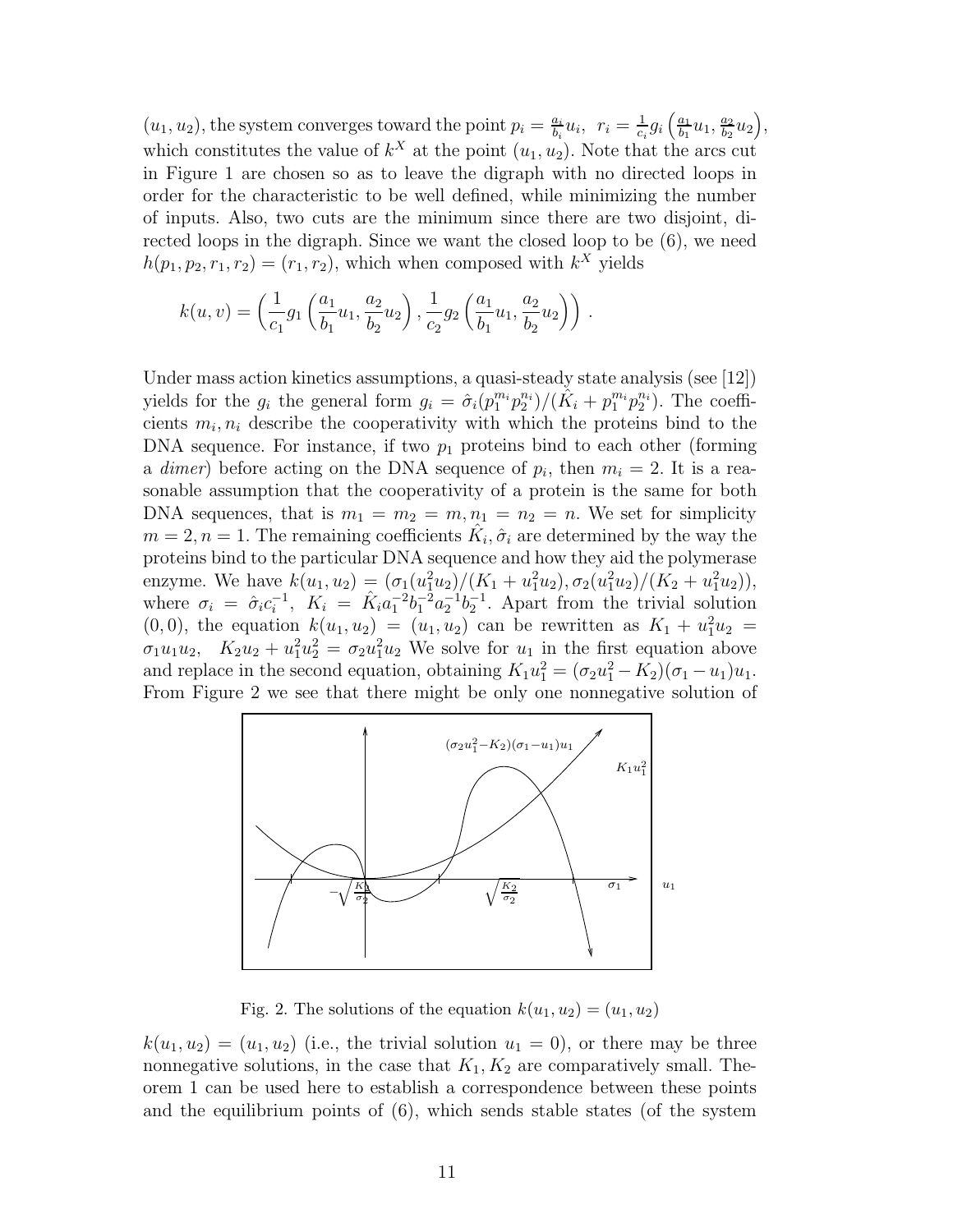$\dot{u} = k(u) - I$  to stable states of (6). Thus, by verifying that there are two stable points and one unstable point in  $\dot{u} = k(u) - I$ , we will have shown that the same holds for (6). See Figure 3 for an illustration of this in the particular case  $\sigma_1 = 4, \sigma_2 = 2, K_1 = 4, K_2 = 5$ ; note that additional solutions may appear outside of the positive quadrant.

Given the simple form of the output function  $h(x)=(r_1, r_2)$ , any basin of attraction of  $\dot{u} = k(u) - I$  will correspond in X (under  $h^{-1}$ ) to a rather rigid set, namely that of every  $(p_1, p_2, r_1, r_2)$  such that  $(r_1, r_2)$  is in the basin. It is clear that the basins of attraction of  $(6)$  don't have this form — this limits the analogy between (6) and its reduced system.

On the other hand, the same procedure can be applied for cones that are not necessarily the positive orthant: for instance if, in the above example, each protein promoted its own growth and *inhibited* each other's growth, then  $\mathcal{K}_n = \mathbb{R}^+ \times \mathbb{R}^- \times \mathbb{R}^+ \times \mathbb{R}^-$  would make (6) strongly monotone.



Fig. 3. The vector field  $\gamma(u) = k(u) - I$ , using parameter values  $\sigma_1 = 4$ ,  $\sigma_2 = 2$ ,  $K_1 = 4, K_2 = 5.$ 

# **7 Cascades and Strong Monotonicity**

In the paper [2], it is shown that a monotone controlled system which is weakly transparent and strongly excitable, or strongly transparent and weakly excitable, has a closed loop which is strongly monotone (definitions below). This is used as a convenient sufficient condition for the corresponding hypothesis of the main result, here Theorem 1. One drawback of the setup of that paper is that it is not robust under cascading, in the sense that a cascade of weakly transparent and excitable systems is not necessarily weakly transparent nor weakly excitable. In what follows, we strenghten these definitions so as to address this point. One possible application is the introduction of "pseudo-delays" in the system by adding a cascade of systems of the form  $\tau \dot{z}_i = v_i - z_i, v_{i+1} = z_i, i = 1, 2, \ldots$  Note that this cascade respects both the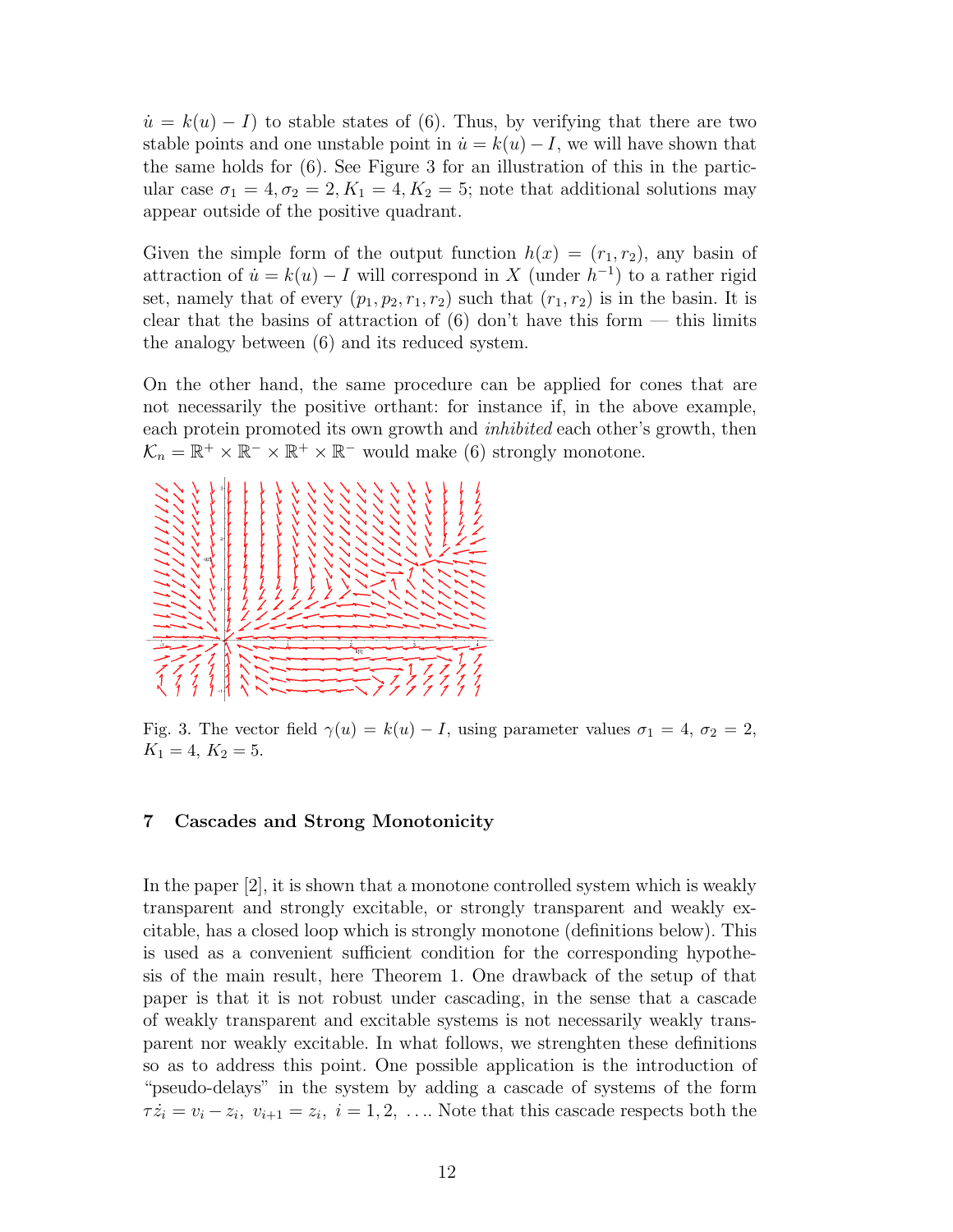monotonicity and the characteristic of the original system. The introduction of *true* delays in the loop also does not affect our conclusions; this can be shown by appealing to Corollary 5.5.2 in Smith [15], which asserts that the stability properties of equilibria in a strongly monotone delay system do not change when the delays are ignored. See [7] for further discussion.

We say that a system of the form (1) is *sign definite* if for each  $i \neq j$ , it holds that  $\frac{\partial f_i}{\partial x_j}(x, u) \bowtie 0$  for all  $(x, u) \in X \times U$ , where the relation  $\bowtie$  stands for either  $\mathscr{C}$ , ">", or "=", and of course different signs are allowed for different pairs  $(i, j)$ . Similarly for partial derivatives  $\frac{\partial f_i}{\partial u_j}(x, u)$  for all *i, j*, and for partial derivatives of *h*. One can then define a signed digraph by using the input and the state variables as nodes, as usual. It can be shown that a sign definite autonomous system is monotone with respect to some orthant cone iff every undirected cycle in its digraph has an even number of "−"'s, and that in that case, it is strongly monotone if the digraph is strongly connected. See [2].

In what follows, we say that a monotone system (1) is *partially excitable* if for any  $x_1 \leq x_2$ , arbitrary inputs  $u_1, u_2$ , and any  $t_0 > 0$ , the following properties hold: 1)  $u_1 < u_2$  a.e. on  $(0, t_0)$  implies  $x(t, x_1, u_1) < x(t, x_2, u_2)$ ,  $t \in (0, t_0)$ , and 2)  $u_1 \ll u_2$  a.e. on  $(0, t_0)$  implies  $x(t, x_1, u_1) \ll x(t, x_2, u_2)$ ,  $t \in (0, t_0)$ . We also say that (1) is *strongly excitable* if  $u_1 < u_2$  a.e. on  $(0, t_0)$  implies  $x(t, x_1, u_1) \ll x(t, x_2, u_2), t \in (0, t_0)$ . Further, we will say that (1) is *partially transparent* if for arbitrary inputs  $u_1 \leq u_2$  and initial conditions  $x_1, x_2$  one has 1)  $x_1 < x_2$  implies  $h(x(t, x_1, u_1)) < h(x(t, x_2, u_2))$ , and 2)  $x_1 \ll x_2$  implies  $h(x(t, x_1, u_1)) \ll h(x(t, x_2, u_2))$ . It is *strongly transparent* if  $x_1 < x_2$  implies  $h(x(t, x_1, u_1)) \ll h(x(t, x_2, u_2))$ , for all  $t > 0$  for which the solutions  $x(t, x_i, u_i)$ are defined. Note that the first condition for partial excitability and the second condition for partial transparency correspond to the notions of weak excitability and weak transparency, respectively, in the terminology of [2] (borrowed from  $|11|$ ).

In particular partial excitability (transparency) implies weak excitability (transparency). But the converse is not true: in the cooperative case, if there are arcs from a fixed input to every single state, but no arcs from other inputs whatsoever, then the system is weakly excitable but not partially excitable since  $u_1 < u_2$  doesn't imply  $x(t, \xi, u_1) < x(t, \xi, u_2)$ . Similarly for transparency. The valid implication allows us nevertheless to quote Theorem 2 from [2] in our present terminology:

**Proposition 1** *A monotone system (1) that is partially excitable and partially transparent has strongly monotone feedback loop provided that it is also either strongly excitable or strongly transparent.*

It has also been shown in [2] that in the case of orthant cones and sign definite systems, there are simple conditions on the digraph of the system that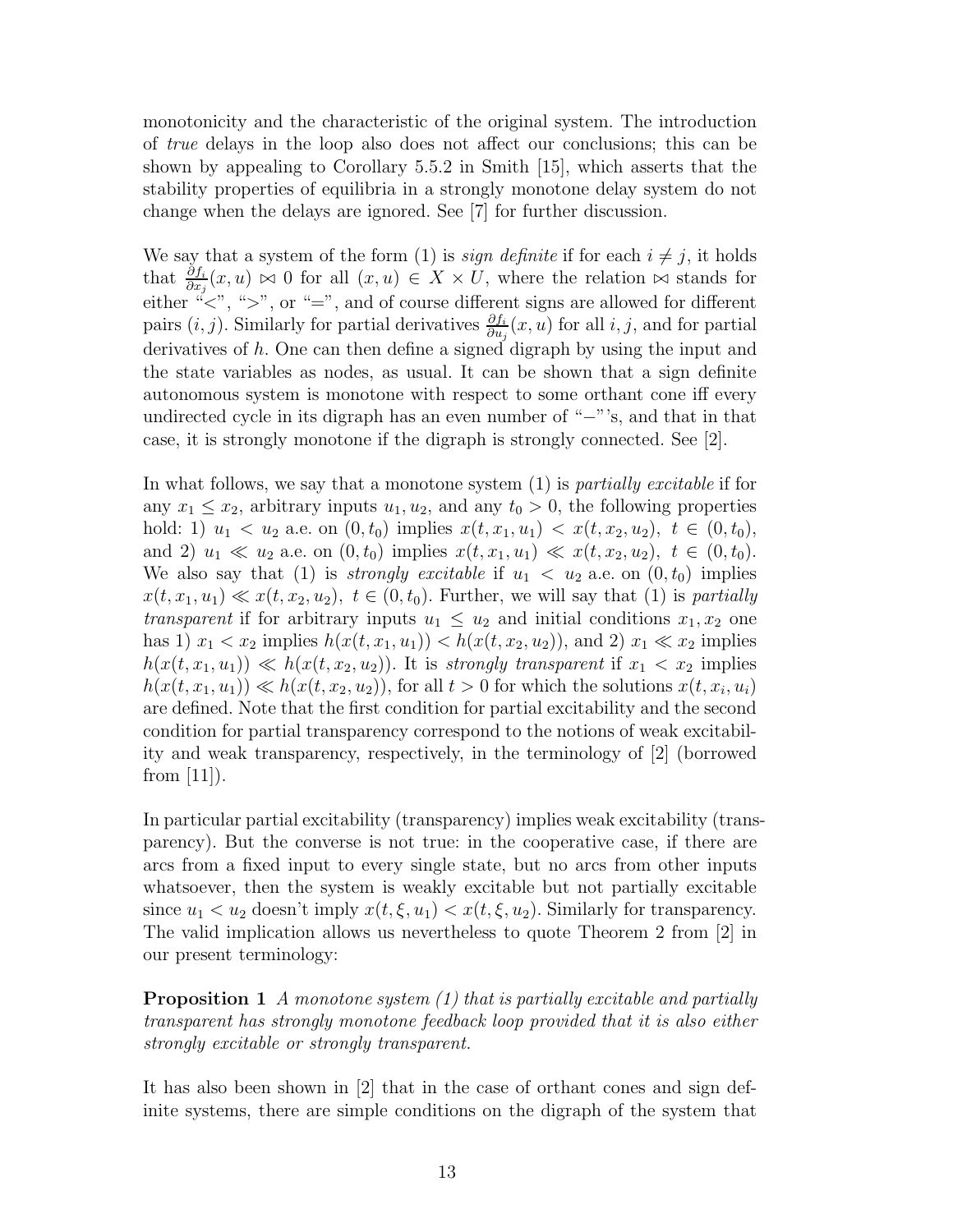imply transparency and excitability statements. For instance, if there exists a directed path from every input variable (from every state variable) to every state variable (to every output variable), then the system is strongly excitable (strongly transparent). We show a similar result for the definitions above, which complements Theorems 4 and 5 of [2].

**Lemma 4** *Let (1) be a sign definite controlled system that is monotone under some orthant cone. If from every input (from every state) there exists a path towards some state (towards some output), and if towards every state (towards every output) there exists a path from some input (from some state), then the system is partially excitable (partially transparent).*

*Proof.* These results follow from an adaptation of the proofs of Theorems 4 and 5 in Appendix A of [2]. Consider first partial excitability: by Case 2 of Lemma A1 of [2], since every input variable  $u_j$  reaches some  $x_i$  through a directed path,  $u_1 < u_2$  a.e. on  $(0, t_0)$  implies that  $x(t, \xi, u_1) < x(t, \xi, u_2)$  for any  $\xi, t \in (0, t_0)$ . By monotonicity,  $x(t, x_1, u_1) \leq x(t, x_2, u_1) < x(t, x_2, u_2)$ . As to the second assertion, the proof given for Theorem 4 in [2] actually shows that if every  $x_i$  is reachable from some  $u_j$ , then for any  $\xi: u_1 \ll u_2 \Rightarrow$  $x(t,\xi,u_1) \ll x(t,\xi,u_2)$ . The statement for  $x_1 \leq x_2$  follows by monotonicity. A similar argument is valid for transparency: given an input *u* and assuming *ξ*<sub>1</sub> < *ξ*<sub>2</sub>, there is *i* such that  $\{t \geq 0 \mid x_i(t, \xi_1, u) < x_i(t, \xi_2, u)\} \cap [0, \epsilon)$  has nonzero measure for every  $\epsilon > 0$ , see sketch of proof of Theorem 5 in [2]. If  $y_i$ is reachable from  $x_i$ , then  $h_j(x(t, \xi_1, u)) < h_j(x(t, \xi_2, u))$ ,  $t > 0$ . The statement for  $u_1 \leq u_2$  follows by monotonicity, and from the fact that every  $x_i$  reaches some  $y_j$ . By the same token, since every  $y_j$  is reached by some  $x_i, x_1 \ll x_2$  $\text{implies } h_j(x(t, x_1, u_1)) \ll h_j(x(t, x_2, u_2)), t > 0.$ 

Now consider, instead of system (1), a cascade of the form

$$
\dot{x}^i = f_i(x^i, u^i), \ u^{i+1} = h_i(x^i), \ i = 1 \dots N
$$
\n(8)

We will refer to the subsystem  $\dot{x}^i = f_i(x^i, u^i)$ ,  $u^{i+1} = h_i(x^i)$ , as  $(8.\dot{i})$ .

**Lemma 5** *Suppose that the cascade system (8) is monotone, and that each subsystem (8.i) is both partially excitable and partially transparent. Then (8) is partially excitable and partially transparent. Further, if (8.1) is strongly excitable, then (8) is strongly excitable. If (8.N) is strongly transparent, then (8) is strongly transparent.*

*Proof.* Consider any pair of initial conditions  $x_1 = (x_1^i)_i < x_2 = (x_2^i)_i$  of the closed loop system, and let  $x_1^i(t), x_2^i(t), i = 1...N$  be the corresponding induced inputs,  $u_j^2(t) = h_1(x_j^1(t)), \ldots, u_j^N(t) = h^{N-1}(x_j^{N-1}(t)), u_j^1(t) = u_j^{N+1}(t) =$  $h_N(x_j^N(t))$ ,  $j = 1, 2$ , the corresponding outputs on a maximally defined interval (from now on we will restrict ourselves to this interval). In particular,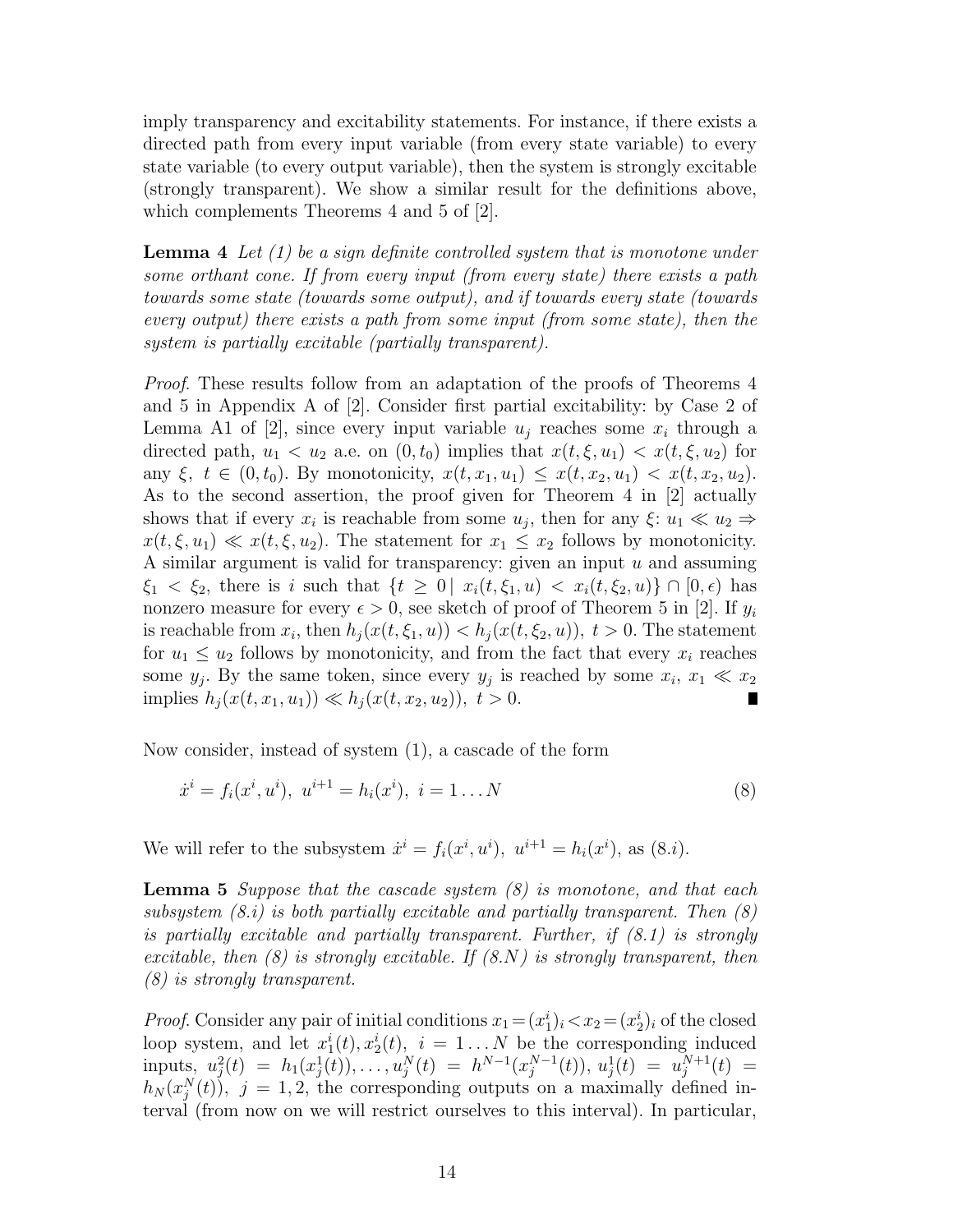note that  $x_j^i(t)$  is the solution of the open system  $\dot{x}^i = f(x^i, u_j^i)$  with initial condition  $x_j^i$  and input  $u_j^i(\cdot)$ ,  $j = 1, 2$ ,  $i = 1...N$ . The monotonicity of (8) is clear since it is the closed loop of a cascade of monotone systems, under positive feedback. By monotonicity we thus have  $x_1^i(t) \leq x_2^i(t)$ , and consequently  $u_1^i(t) \leq u_2^i(t)$ , for every  $t \geq 0$ .

We prove the partial excitability of the cascade: if  $u_1^1 < u_2^1$  on some interval  $(0, t_0)$ , then  $x_2^1 < x_2^1$  on that interval by partial excitability of (8.1). But this in particular implies that  $x_1(t) \neq x_2(t)$  on this interval, hence  $x_1(t) < x_2(t)$ . If, on the other hand,  $u_1^1 \ll u_2^1$  on  $(0, t_0)$ , then  $x_2^1 \ll x_2^1$  on that interval by partial excitability of  $(8.1)$ ,  $u_1^2 \ll u_2^2$  by partial transparency of  $(8.1)$ , and so on, so that by induction  $x_1^i(t) \ll x_2^i(t)$  for all *i* by partial excitability of  $(8.i)$ for every *i*, and so  $x_1 \ll x_2$ . The proof for partial transparency is very similar.

Now suppose that  $(8.i)$  is strongly excitable, and let  $u_1^1 < u_2^1$ . By strong excitability we have  $x_1^1 \ll x_2^1$ , and by partial transparency and excitability  $x_1^2(t) \ll x_2^2(t)$ . Continuing as before, we have  $x_1(t) \ll x_2(t)$ . The last assertion is proven in a similar way.

**Corollary 1** *Let the system (8) be monotone and let each (8.i) be partially excitable and partially transparent. Let one of these two conditions be also strong, for some (8.<i>i*). Then the closed loop system obtained by setting  $u^1 =$  $u^{N+1}$  *in (8) is strongly monotone.* 

*Proof.* By the previous lemma, the cascade  $(8)$  is itself partially excitable and partially transparent. If  $(8.1)$  is strongly excitable or if  $(8. N)$  is strongly transparent, the conclusion follows by the previous lemma and the previous proposition. If  $(8.i)$  is strongly excitable for  $i > 1$ , change the order of the cascade by eliminating  $(8.1)$   $\dots$   $(8.i-1)$  and appending them after  $(8.N)$ in the natural way, Note that the closed loop system remains the same, and apply the previous argument. A similar proof applies to the second statement of the Corollary.

# *Acknowledgements*

We thank David Angeli for many helpful comments, Adam Halasz for the suggestion to point out that "pseudo-delays" in the feedback loop do not change our conclusions, and Hal Smith for pointing us to Corollary 5.5.2 in [15].

# **References**

- [1] D. Angeli, E.D. Sontag, Monotone control systems, IEEE Trans. Autom Control 48 (2003) 1684-1698.
- [2] D. Angeli, E.D. Sontag, Multistability in monotone input/output systems, Systems and Control Letters 51 (2004) 185-202.